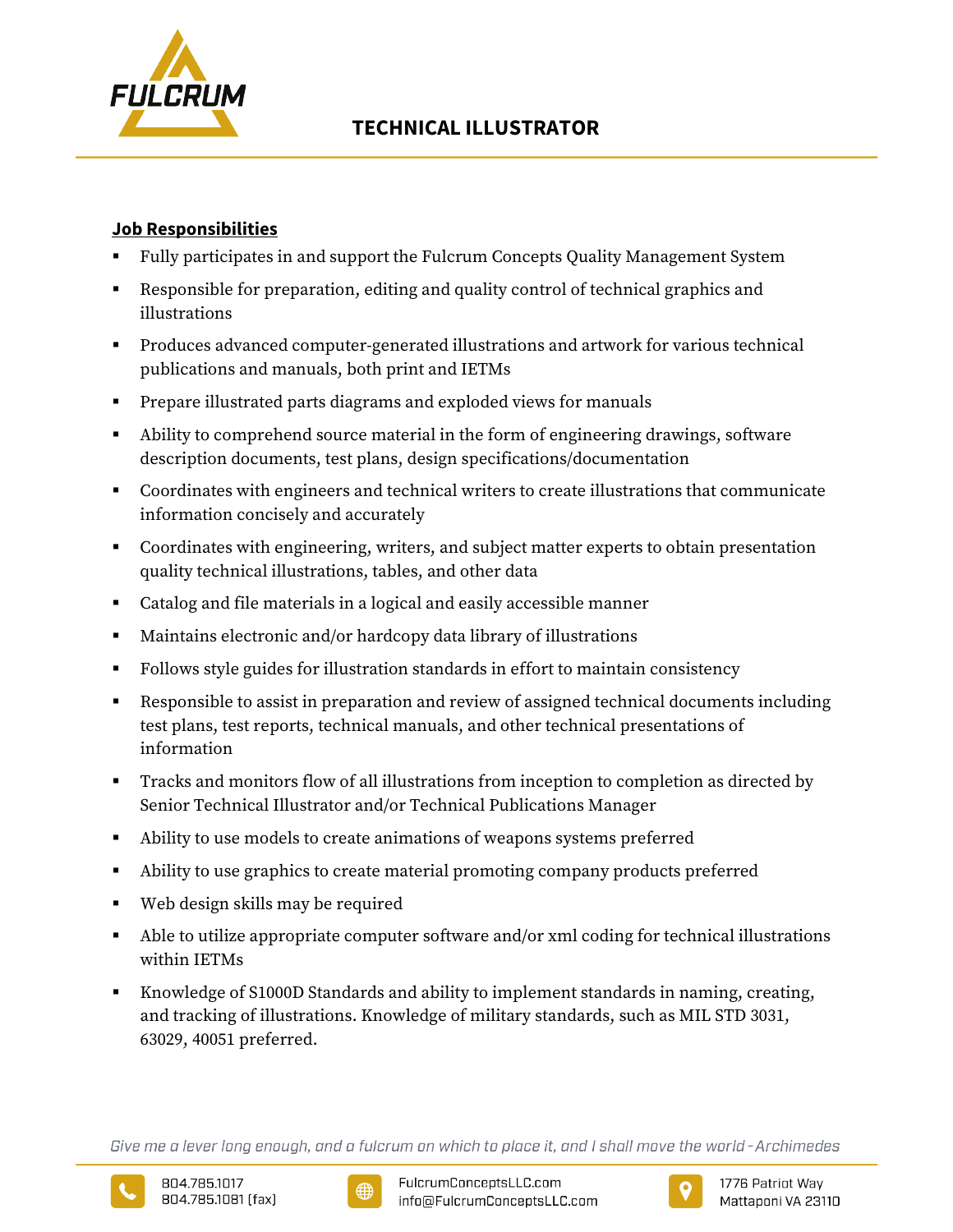# **Knowledge and Experience**

- Excellent written and verbal communication skills
- Strong organizational and analytical skills
- Ability to solve problems involving several options
- Heavy emphasis on the use and knowledge of Solidworks Composer; PTC IsoDraw; Adobe Creative Suite, including Illustrator and InDesign
- Experience in MS Office Products (MS Excel, Access, Power Point, Word), Solidworks, Adobe Photoshop CC and Adobe InDesign CC
- Strong attention to detail and follow-through
- **Proficiency in the management of complex tasks from inception to completion**
- Knowledge of applicable military standards, specifications and test practices is required

# **Security Clearance Requirement**

 Subject to a security investigation and may need to meet eligibility requirements for access to classified information and a SECRET, TS, or TS/SCI clearance may be required as well.

### **Education**

 Bachelor's Degree in graphics or engineering drafting related field preferred or combination of education, professional certification, and technical illustration experience; At least three years professional experience required.

### **Benefits include:**

- 401(k) Safe Harbor Savings Plan
- Medical, Dental, and Vision Insurance Plans
- Short and Long Term and Disability
- Vacation and Sick Leave Packages
- 13 Paid Holidays each year
- 9/80 Work Schedule

*The assigned personnel are responsible for the listed duties and responsibilities plus any other direction and responsibilities assigned by the Managing Members.*

Fulcrum Concepts, LLC is a service disabled, veteran-owned, small business that provides innovative services and products to solve requirements for its customers. Fulcrum Concepts, LLC specializes in solutions for tactical aviation organizations and is structured to provide comprehensive solutions that begin with an initial requirement and end with fielded products. At Fulcrum Concepts, the unique combination of operational experience and a robust aerospace engineering capability enable the company to provide elegant, lightweight, enduring solutions for its customers.